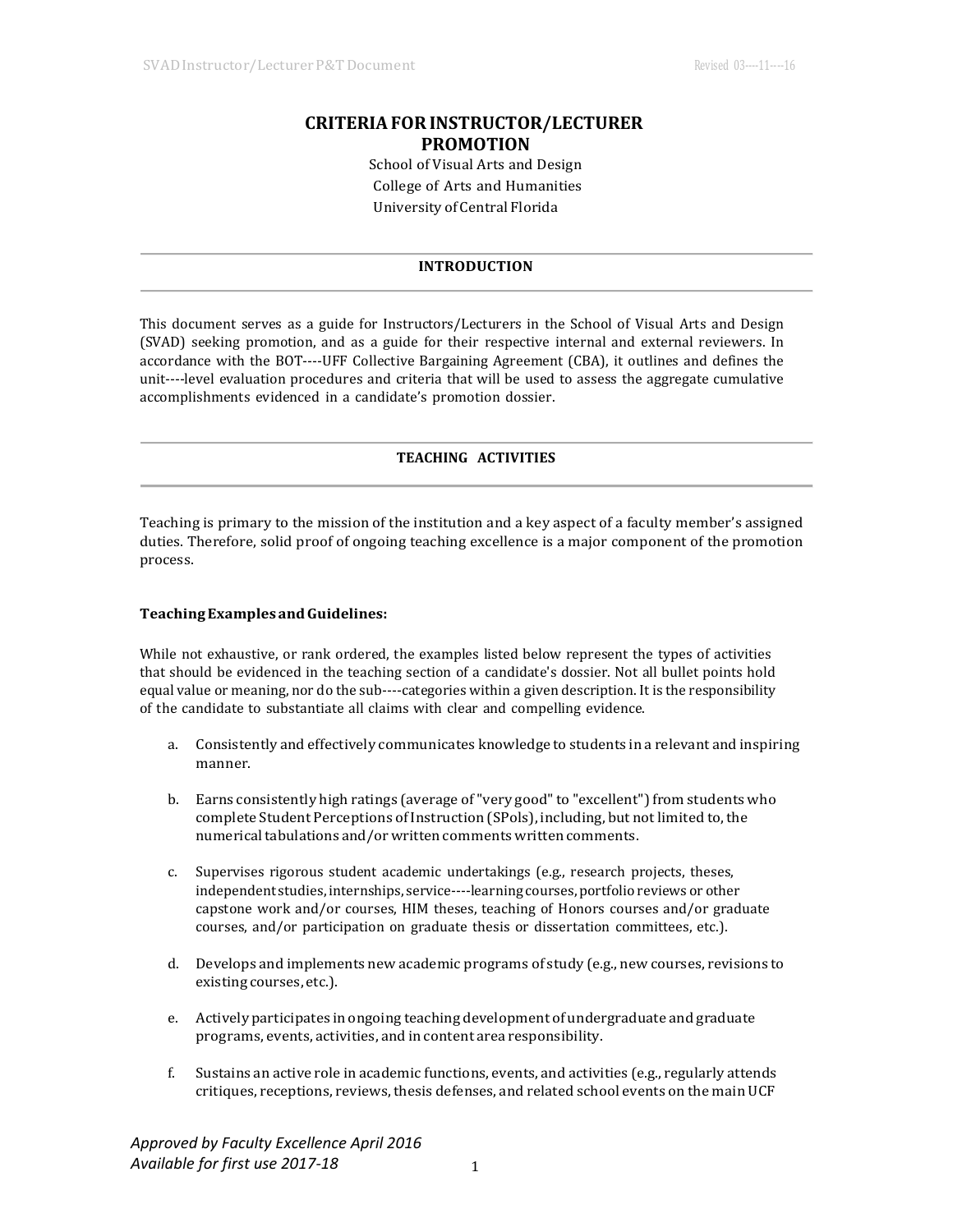campus, at the Center for Emerging Media, and/or regional campuses at Daytona or West Valencia).

- g. Mentors students outside of classroom instruction (readily available to individual students or student groups or organizations).
- h. Develops and implements innovative pedagogical techniques (e.g., online teaching, team teaching, teaching with technology, etc.).
- i. Leads/participates in seminars, workshops, or other forums that are focused on curricular concerns, teaching, or the learning process.
- j. Engages in significant and ongoing discipline----related professional development(e.g., software and hardware self----training).
- k. Provides evidence of sustained and significantteaching effectiveness through distinctive achievements of students in the discipline (provide names, contact, and current positions).
- l. Provides/performs extracurricular student professional development tasks (e.g., writes recommendation letters for a significant number of students and/or furnishes guidance in résuméauthoring/portfolioassembly/websitedevelopment,graduateschoolapplications, film festival submissions, etc.).

# **SERVICE ACTIVITIES**

Engaged, meaningful, and ongoing service to the School is an important part of the promotion process. While not exhaustive, or rank ordered, the following activities will be considered in assessing the merit of faculty service to the profession, School, College, University, and community. However, as stated elsewhere in the document, not all bullet points hold equal value or meaning, nor do the subcategories within a given description. It is the responsibility of the candidate to substantiate all claims with clear and compelling evidence.

### **ServiceExamples andGuidelines:**

- I. UniversityService
- a. Actively participates in program----level assessment to include the following: serving as Program or General Education Program (GEP) assessment originator, coordinator, or supervisor.
- b. Actively participates in committee assignments on University, College, or School committees.
- c. Advisescampusorganizations.
- II. Community Service
	- a. Serves as board member of international, national, or regional discipline----specific organization, museum, gallery, or festival.
	- b. Serves as moderator, guest, or commentator on print, broadcast, and cable media such as television radio, online, or print media regarding topics related to one's scholarly expertise.

*Approved by Faculty Excellence April 2016 Available for first use 2017-18*